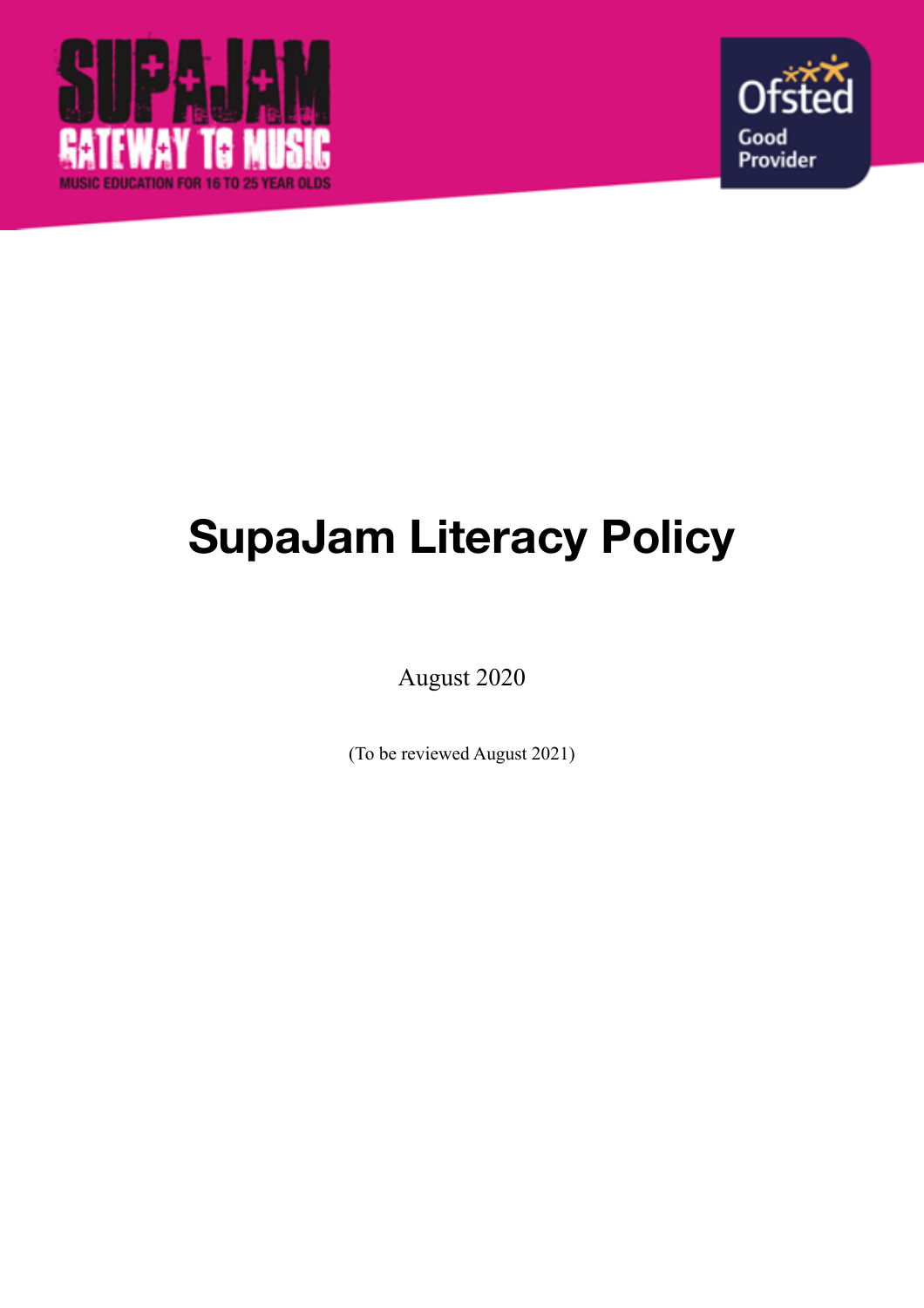# Content:

- 1. Principles
- 2. Aims and objectives
- 3. Teaching and Learning
- 4. Writing
- 5. Reading
- 6. Differentiation
- 7. Assessing Literacy across the Curriculum
- 8. Monitoring and Evaluation
- 9. Role of Functional Skills & GCSE Manager

# **1. Principles**

Our students need to be able to communicate effectively in speech and writing and to listen and read with understanding. They need these skills in order to be able to interact positively, not only with each other, but also within the diversity of rapidly changing working environments and the world around them.

Within SupaJam, we will ensure students develop their ability to:

- read and write with confidence, fluency and understanding
- develop effective and confident speaking and listening skills
- show an interest in books and read for/with enjoyment
- read and spell accurately
- have fluent and legible handwriting
- have an interest in words and their meanings and have a growing vocabulary
- become independent in the processes of planning, drafting, editing and improving their own writing.

# **2. Aims and Objectives**

Literacy includes Speaking and Listening, reading and writing. All staff across all subject areas share a responsibility for the development of students' increased attainment of literacy. This Literacy Policy seeks to ensure that language skills are developed by all students and used across the whole curriculum, and should be reflected in the schemes of work for each subject.

The Functional Skills & GCSE Manager should work with staff to develop schemes of work that consider the above definitions and goals, and will aim:-

- To raise standards of literacy by enhancing the quality of learning and teaching
- To ensure that a range of strategies is employed to suit the abilities of students; differentiating needs and appropriately challenging all students
- To agree and implement intervention strategies for those students encountering problems within their programme of study
- To incorporate the use of new and emergent technologies to support literacy developments
- To work with all SupaJam staff ensuring a joined-up approach to literacy, incorporating it across all curriculums and programmes
- To provide appropriate staff development to ensure a shared understanding of (and consistent approach to) literacy throughout SupaJam.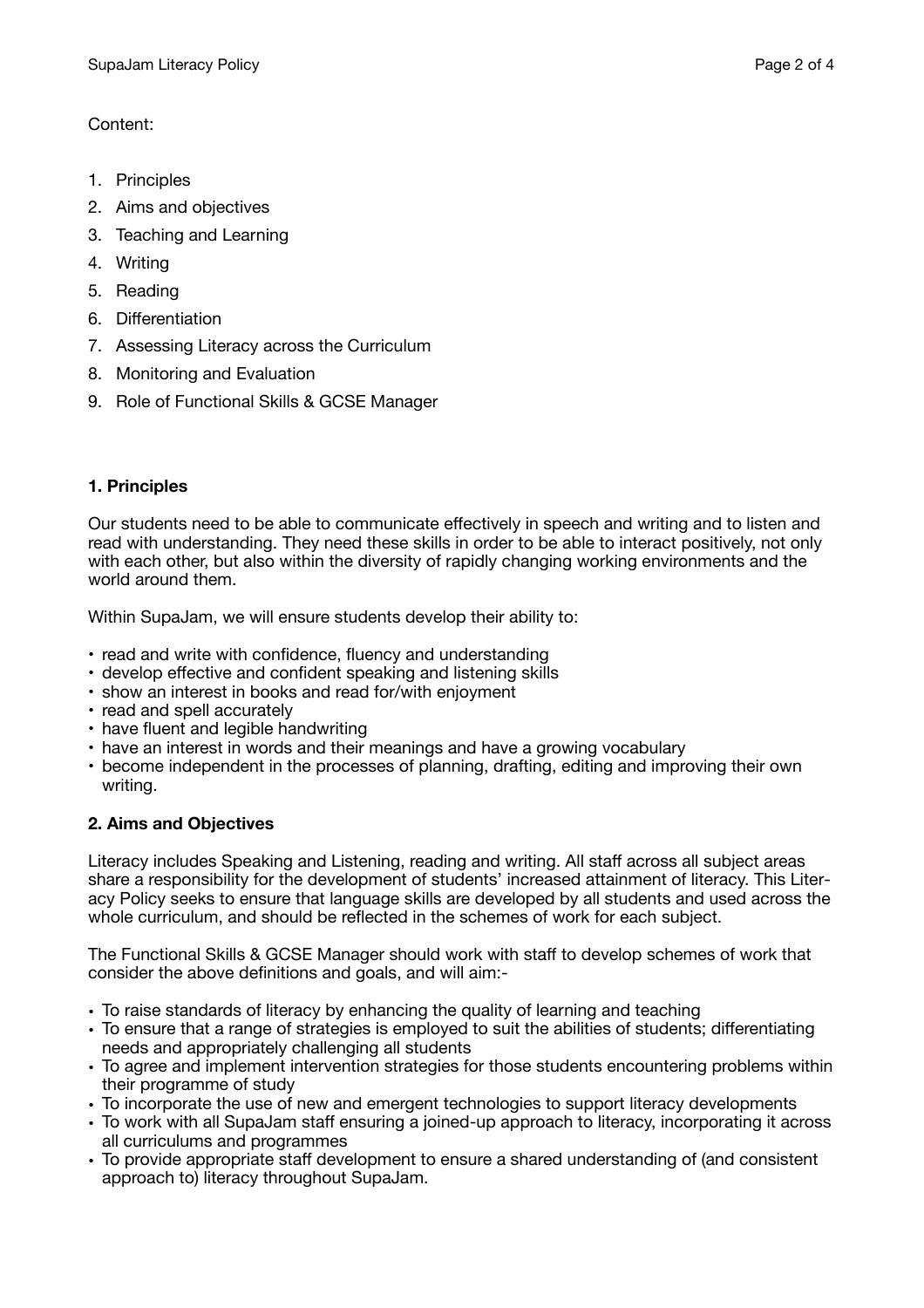## **3. Teaching and Learning**

Staff should strive to use a variety of teaching strategies and styles to raise standards of literacy for all of students. These may include:

- individual tasks
- paired work, small groups and whole class activities;
- reviews, reflection and evaluation with the teacher;
- the use of ICT
- examples of different punctuation on display in prominent areas of their classrooms.

Through CPD and sharing of good practice, staff will be trained, supported and encouraged in the effective use of questioning. This will ensure that students listen to teachers and one another with patience and focus.

## **4. Writing**

Supporting with literacy issues should be reflected in the SupaJam Assessment Policy and Teaching Administration Policy, ensuring that all teaching staff are highlighting students' strengths and areas for improvement within their writing. The policies combine to encourage a consistent approach to good practice of supporting literacy development within SupaJam. The aim of Supa-Jam is to work with students, parents and the wider community to provide a safe, supportive and stimulating learning environment where high expectations and consistent challenge enable our students: to achieve academically, build social and emotional intelligence and make a contribution to society.

## **5. Reading**

Reading is tested at the beginning and end of each year using GL assessments and the data is used to pinpoint specific areas where students may require support with their reading and inference. Students have dedicated reading and comprehension lessons fortnightly and are encouraged to use the library and borrow books in their own time.

## **6. Differentiation**

Some students will need additional support and others will need targeted extension and challenges. Strategies that facilitate this include:

- developing a range of teaching strategies which challenges and supports more/less able students. (These students are all identified in staff assessment folders)
- making learning objectives and outcomes clear
- rigorous questioning during lessons
- adjusting the demands of the task as necessary
- the use of additional support where necessary
- targeted resources
- promoting ways of structuring independent learning for more able students
- creating an atmosphere where students have the confidence to both peer and self assess.
- acknowledging any SEN needs and specific strategies as outlined in EHCPs or Provision Plans, or as identified by the teacher (who will share any new information they find with the relevant staff).

## 7**. Assessing Literacy across the Curriculum**

Staff should take into account students' performance in speaking and listening, reading and writing when assessing and reporting on students' progress in subject areas.

When responding to students' work, staff will: -

- make comments which are positive and supportive, targeting specific areas for improvement
- give guidance on how to achieve specific literacy targets e.g. spelling and punctuation